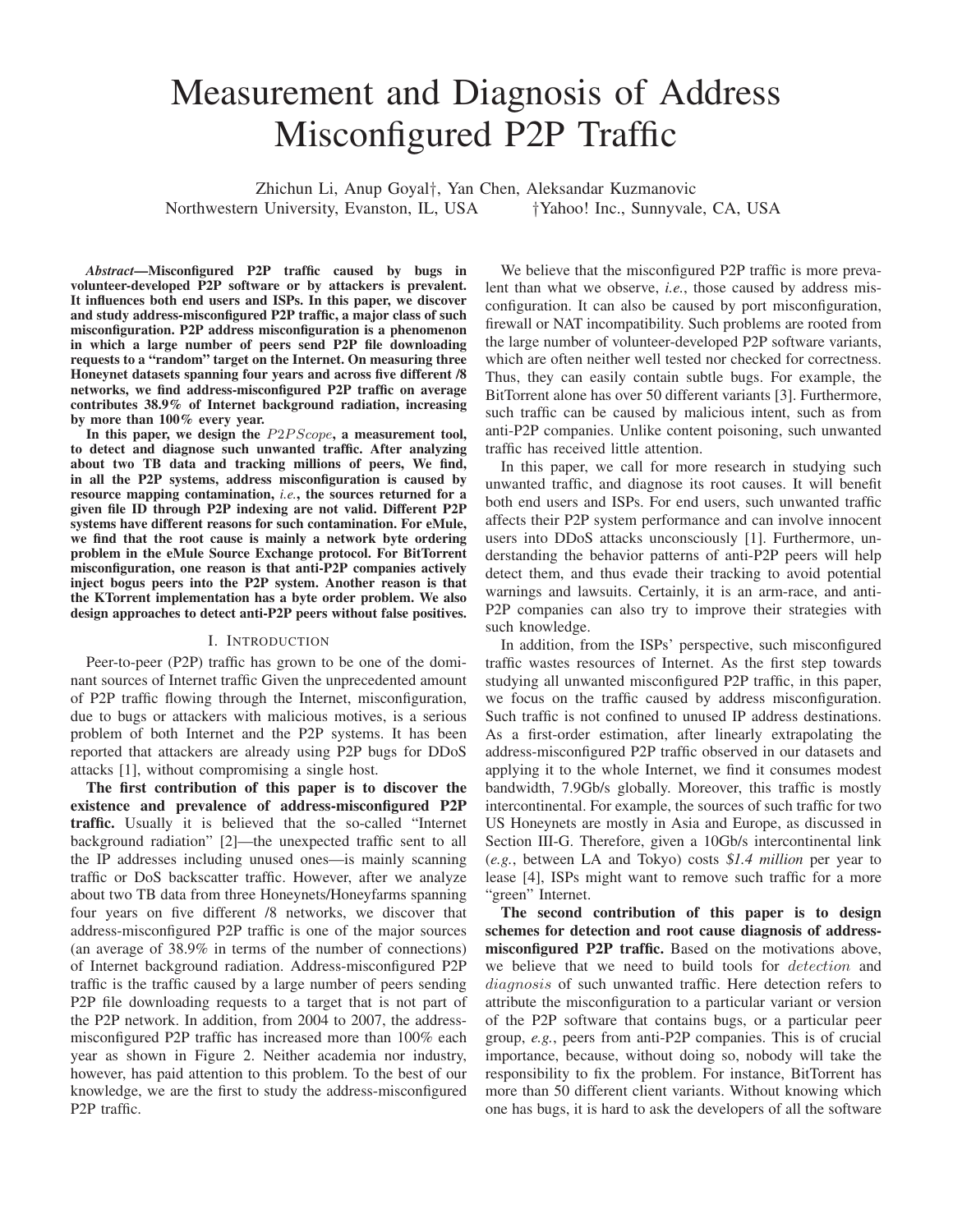to spend time on a problem that is possibly not related to their software. Diagnosis means inferences of its root cause, *e.g.*, to locate the software code which contains the bug, or to identify the anti-P2P peers which trigger the misconfiguration.

As the first step, in this paper, we focus on detecting and diagnosing the address-misconfigured P2P traffic. We design two general principles: (1) P2P software testing by tracking its information flow in a controlled environment, and (2) P2P traffic measurement including both passive monitoring and active backtracking to identify misconfiguration events in the wild.

Applying the principles above, we design and implement *P2PScope*. Our analysis shows that *all* address misconfigurations are caused by resource mapping contamination, *i.e.*, the peers returned through indexing are invalid, thus causing data plane traffic radiation. Different systems have different reasons for contamination. We have performed root cause analysis for two largest P2P systems [5]: eMule and BitTorrent.

For eMule, one major root cause is a network byte ordering problem in the source exchange protocol. We confirm aMule (an eMule variant) has the byte order bug. For BitTorrent, address misconfiguration is mostly disseminated by the Peer Exchange (PEX) protocol implemented by uTorrent-compatible clients. We find two reasons. (*i*) Some anti-P2P companies actively inject bogus peers through the PEX protocol using modified Azureus. (*ii*) KTorrent has a byte ordering problem. We have confirmed the bug with the developers.

Furthermore, we design two approaches for anti-P2P peer detection. We validate them with the anti-P2P IP list and show they are accurate and can detect more anti-P2P IP blocks that are not in the existing anti-P2P IP list.

# II. DEFINITION

# *A. What is Address Misconfiguration?*

P2P address misconfiguration is the phenomenon in which a large number of peers send P2P downloading requests to a "random" target on the Internet. We call such traffic addressmisconfigured P2P traffic. We detect such traffic via a set of Honeynet systems that monitor unused IP space with "fake" responses. A large number of peers believe that the resources they need reside at an unused IP and thus direct a large amount of traffic towards it. This IP, however, is part of a large block of IPs that have been non-functional for years. It is extremely unlikely that an unused IP has been a peer in a P2P system.

Usually, a given IP in Honeynet is targeted by addressmisconfigured P2P traffic from all over the world and that lasts from a few hours to a few months. We call such an *event* an address misconfiguration event. Such events can be triggered intentionally or unintentionally. In this paper, we use "address misconfiguration" to refer to both the cases unless denoted otherwise.

#### *B. Definition and Classification of Peers*

To ease the discussion, we classify peers in a P2P network based on their characteristics shown in Figure 1.

*Normal peers*: Peers which are in the P2P network. They join the P2P network and conform to the P2P protocol.

*Anti-P2P peers*: Peers which belong to anti-P2P companies. *Bogus peers*: Peers that are not in the P2P network, such as IP addresses in the Honeynets. Still, such peers are contacted by



misconfigured peers.

*Misconfigured peers*: These peers are a subset of normal peers or anti-P2P peers which are misconfigured and thus try to connect to bogus peers.

*Poisoned peers (intentionally misconfigured peers)*: Misconfigured peers affected by index poisoning [6].

*Unintentionally misconfigured peers*: Misconfigured peers which are not related to poisoning or any kinds of attacks. They are victims of software bugs or unintentional misconfiguration.

#### III. PASSIVE MEASUREMENT ANALYSIS *A. Data Collections*

In our study, we mainly use three datasets collected at different Honeynet/Honeyfarm sensors.

|                | LBL        | NU         | GО         |  |
|----------------|------------|------------|------------|--|
| Sensor size    | 5/24       | 10/24      | 4/16       |  |
| Trace size     | $901$ GB   | 916GB      | $49$ GB    |  |
| Starting time  | 2004/03/07 | 2006/09/01 | 2006/01/03 |  |
| End time       | 2008/01/21 | 2007/12/31 | 2006/01/28 |  |
| <b>TABLE I</b> |            |            |            |  |

DATA DESCRIPTION

**The LBL Honeynet dataset** The LBL Honeynet sensor is in the Lawrence Berkeley National Lab with five continuous /24 IP blocks in one /16 network with the Honeyd [7] configured. We have data from 2004 through 2007. Honeyd is configured such that it simulates the common protocols on well-known port numbers and acts as an echo server for the remaining port numbers. Most P2P protocols are quite symmetric and echo server can simulate the initial handshaking with the P2P peers. In 2008, the traffic collection of the address-misconfigured P2P traffic has been stopped, because the Recording Industry Association of America repeatedly complains the Honeynet IPs hosting their movies (actually false positives).

**The NU Honeynet dataset** The NU Honeynet sensor in Northwestern University has 10 discontinuous /24 IP blocks within three different /8 IP prefixes. It has also Honeyd configured. It uses the same Honeyd configuration as LBL Honeynet until 08/23/2007. After that, we have developed the P2P-enabled Honeynet for the *P2PScope* system, which simulates P2P protocols on all port numbers. For the details of the P2Penabled Honeynet, please refer to Section IV-B1.

**The GQ Honeyfarm dataset** We have 26 days of traffic from GQ honeyfarm [8] at International Computer Science Institute, which is originally designed to capture worms and botnets. The GQ honeyfarm has four /16 networks in one /8 network.

#### *B. Address Misconfiguration Event Identification*

To identify address-misconfigured P2P traffic, we first filter out the scanning traffic caused by botnets or worms based on whether they have malicious payloads or whether they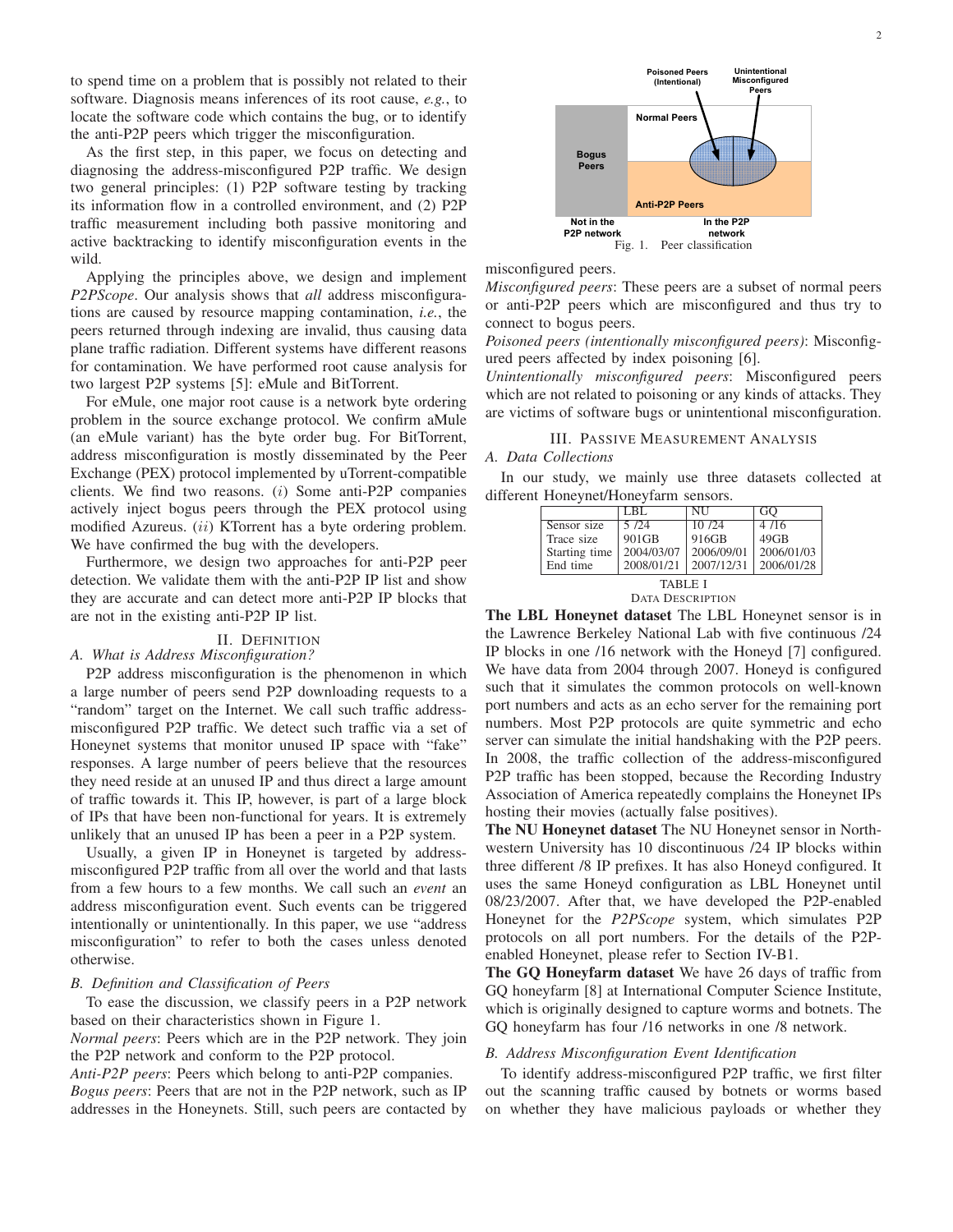scan a large number of IP addresses ( $\geq$  10). We have also checked the traffic removed against P2P protocol signatures, and have not found any matches. For remaining traffic, we detect P2P connections based on whether their payloads match P2P protocol signatures. We have enhanced the P2P signatures from the L7-filter [9] and integrated them with Bro [10].

After that, we aggregate the address-misconfigured P2P traffic to events. We find all the peers target a few hotspots in Honeynets. 97% of peers only contact one Honeynet IP per day (all contact less than four per day). Therefore, we group the P2P connections into address-misconfiguration events based on their target destination. We mainly analyze the events with more than 100 unique sources seen in a six hour interval. For smaller events, it is hard to profile their patterns. The event time boundary is identified when the number of unique sources in a time interval is less than one-third of the peak of the number of unique sources.

The above method only conservatively estimates the lower bound of the number of P2P connections and the number of events seen in the Honeynets. We address this by adding a "Likely" category in Table II for the event in which we cannot identify which protocol is being used, but its traffic pattern is similar to an address-misconfiguration event. These "likely" events follow the same pattern—a large number of sources contact a few hotspots. We conjecture that they are actually address-misconfigurations events, because there are no similar patterns known for Internet background radiation. The likely cases account for only 9.6% of the total events, showing that we are able to identify most cases accurately. We have manually checked the payloads of a few "likely" events. Apparently, in an event, the packets from different sources look similar, so they might come from the same P2P protocol.

#### *C. P2P System Diversity*

Table II shows the percentage of P2P connections that match P2P signatures and the number of address-misconfiguration events found in LBL and NU Honeynets. Each row of the table is for one P2P protocol. The "other P2P" category is for connections that matched P2P protocols other than the six protocols listed in Table II.

We find that address-misconfiguration events mainly come from six different P2P systems. BitTorrent and eMule are the most popular P2P systems, and thus also generate most traffic and events. We also find a number of address misconfigurations from Gnutella, Soribada, Xunlei and VAgaa.

BitTorrent is one of the most widely used P2P protocols with more than 50 different BitTorrent client software. EMule is the popular open source P2P software. Most people use eMule and its variants including aMule, xMule and eMule Mods (modifications of the original eMule). Gnutella is another famous decentralized unstructured P2P system.

These P2P systems include centralized, decentralized DHTbased and decentralized unstructured P2P systems. This diversity suggests that the prevalence of address misconfiguration is not confined to any single type of P2P systems.

## *D. Characteristics of Address Misconfiguration Events*

We also discover that such events are quite heterogeneous. The scale of events (in terms of duration and the number of

|                   | event $(>100$ |            | <b>P2P</b> connections |             |                               |
|-------------------|---------------|------------|------------------------|-------------|-------------------------------|
|                   |               | uniq srcs) |                        | by payloads | comments                      |
|                   | LBL           | NU         | LBL                    | NU          |                               |
| eMule             | 143           | 416        | 5.96%                  | 76.52%      | popular, especially in Europe |
| <b>BitTorrent</b> | 74            | 211        | 75.1%                  | 19.79%      | popular                       |
| Gnutella          | 4             | 3          | 2.48%                  | $3.65\%$    | popular, unstructured         |
| Soribada          | 6             | $\Omega$   | 15.8%                  | $.0001\%$   | popular in Korea              |
| Xunlei            | 12            | $\Omega$   | 0.34%                  | $0\%$       | popular in China              |
| VAgaa             |               |            | 0.14%                  | 0.013%      | popular in China              |
| Other P2P         | $\Omega$      | $\theta$   | 0.17%                  | 0.018%      |                               |
| Likely            | 73            | 20         | N/A                    | N/A         |                               |





Fig. 2. The total number of connections which match the P2P payload signatures from 2004 to 2007 (LBL).

unique sources involved) varies substantially. Some events are as short as  $1 - 3$  hours; some are as long as one month. The average number of peers in eMule events is 1,404 for LBL and 1,028 for NU. BitTorrent events have smaller scale. The average number of peers in BitTorrent events is 894 for LBL and 291 for NU.

#### *E. Prevalence in Time and Space*

We use the four-year LBL data to analyze the temporal trend of address-misconfiguration. Since the scale of the events differs substantially, instead of using the number of events, we use total number of connections that match the P2P signatures in a year as the metric for studying temporal trend. This metric gives us the lower bound of the number of P2P connections the Honeynet received. Figure 2 shows the increasing trend of address-misconfigured P2P traffic. We have also studied the trend on smaller scales (days and months), but due to the large fluctuation of address misconfigured P2P traffic, the trend is less obvious. Additionally, we analyze the annual trend of the total volume of the Internet background radiation in the LBL sensor. We find the yearly total numbers of connections from 2004 through 2007 are: 126M, 28M, 22M and 33M. The large volume of background radiation in 2004 is due to the aftereffects of the Blaster and Welchia worms. For the remaining years, the volumes remain stable when compared to the growing trend of the misconfiguration traffic.

We also observe that address misconfiguration is prevalent across the IPv4 space. As we mentioned earlier, the LBL and NU Honeynets are in four different /8 as well as in /16 networks. In all the four /8 prefixes, we find misconfiguration traffic. We also observe the similar behavior in the GQ Honeyfarm traces.

*F. Global Address-Misconfigured P2P Traffic Estimation*

| Honeynet     | BL.   | NI    |       |       |      |
|--------------|-------|-------|-------|-------|------|
| /8 Prefix    | ÞТ    |       |       |       | Mean |
| $#$ of $/24$ |       |       |       |       |      |
| Percentage   | 32.4% | 41.9% | 44.2% | 37.0% |      |

TABLE III

PERCENTAGE ESTIMATIONS (07/2007 – 12/2007 DATA OF LBL AND NU HONEYNET DATASETS).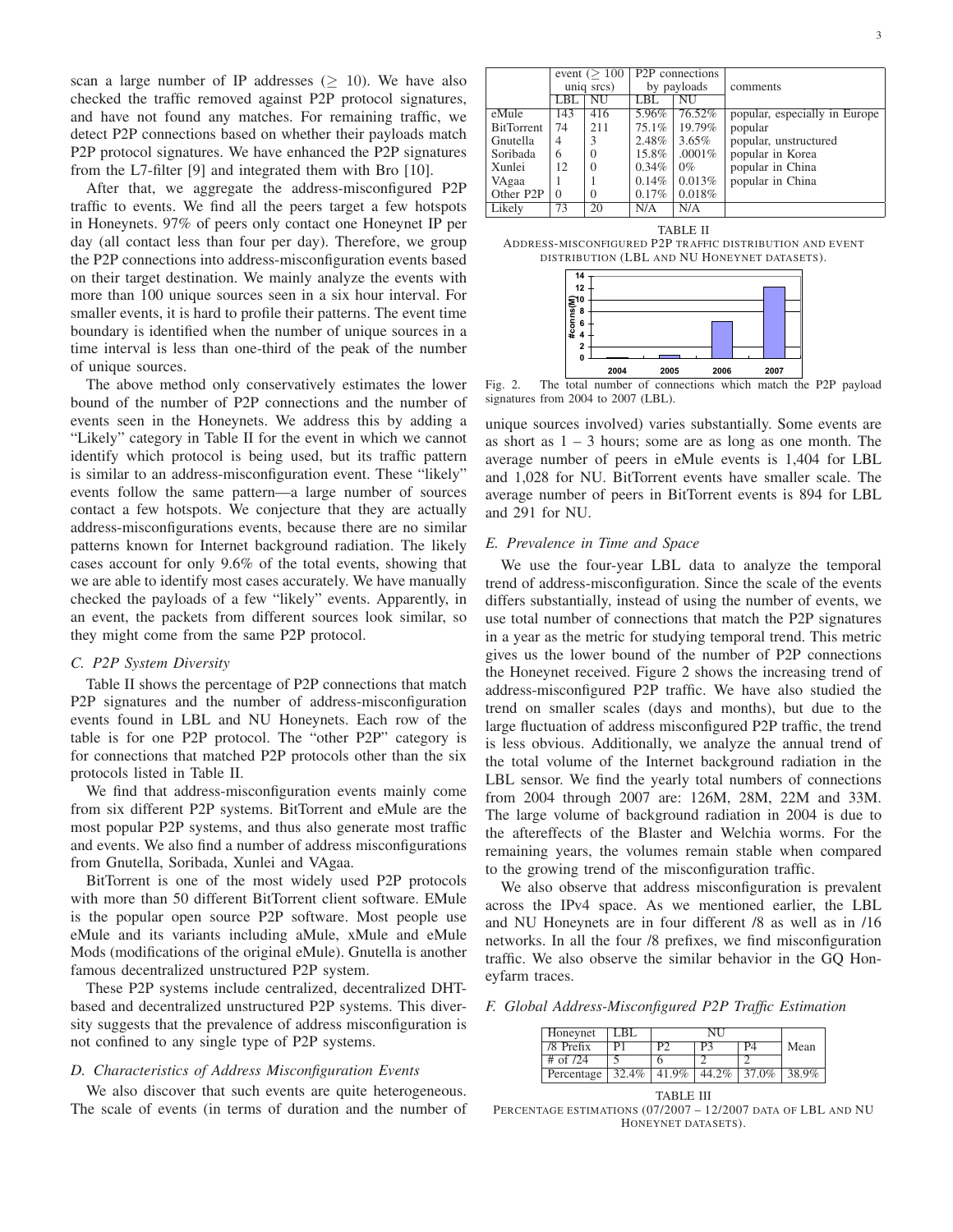We have estimated the percentage of address-misconfigured P2P traffic in Internet background radiation traffic. We use the data  $(07/2007 - 12/2007)$  from the LBL and NU Honeynets for this analysis. We treat the percentage estimated in each /8 prefix of the Honeynet sensors as an independent sample. We then use the average percentage from all the samples as a more representative result for the whole Internet. The NU Honeynet spans three different /8 prefixes. The LBL Honeynet is in a single /8 prefix. We measure the percentages for the four /8 prefixes as shown in Table III. *The average percentage of address-misconfigured P2P traffic in the Internet background radiation is 38.9%*. It is very likely that the percentage will continue to increase.

We also try to estimate the total bandwidth consumed by address-misconfigured P2P traffic throughout the whole Internet. It is very challenging, given the limited data we have. Currently, we use linear extrapolation as the first order estimation, which might not be very accurate. The traffic speeds of the four prefixes pass the Chi-square Goodness of Fit test with *p*-value=0*.*9, which suggests that the traffic speeds on different prefixes might follow a uniform distribution. We use the average traffic speed of the four prefixes as a more representative speed. Since 94% of traffic seen in Honeynet is TCP traffic, and most peers run Windows, we use the Windows TCP stack behavior to estimate the bandwidth consumption. We assume that a random host will not reply to the P2P probes. Therefore, the peers only resend three SYN packets of 60 bytes each. If the host replies with a RST packet, or if the port is open, we will see more traffic. As a conservative estimation, however, we ignored such cases. Hence, in each connection, we see 180 bytes. Based on this, we estimate that 7.90Gb/s (  $2^{24}$  /24 networks in the Internet each having  $0.327 \times 180 \times 8$ bits) bandwidth is wasted by address-misconfigured P2P traffic in the whole Internet.

# *G. Where Do Misconfigured Peers Come From?*

We use the IP-to-location mapping service [11] to find the locations of misconfigured peers. For eMule, more than 67% of the misconfigured peers are from Europe. For BitTorrent, both LBL and NU data suggest that China is the place where most misconfigured peers are from (more than 90%). This confirmed the prevalence of eMule in Europe and BitTorrent in China [12].

# IV. SYSTEM DESIGN

*A. General Design Principles* In general, two reasons can potentially cause P2P mis-

configurations: the software bugs, and the external attack or misconfiguration injection.

Two approaches are useful for detecting the misconfiguration (attributing the problem to a particular software version or a peer group): (*i*) measurement including both passive monitoring and active backtracking; (*ii*) tracking the information flow for the suspicious P2P software in a controlled environment. The first approach helps quickly identify which software version, communication mechanism or peer groups are potentially the sources of the misconfiguration. It is especially useful when there are a large number of software versions or peer groups. This approach also helps identify the possible attacks or misconfiguration injected such as from anti-P2P companies. The second approach can further validate misconfiguration caused



Fig. 3. Architecture of the P2PScope system.

by software bugs.

After detection, we want to further diagnose the root causes of the misconfiguration. This diagnosis step is harder than detection, and usually requires manual inspection. Information flow tracking is still very useful in this stage. Another useful approach is to form the hypotheses regarding the root causes and then to conduct experiments for validation.

Per the principles above, P2PScope has two major subsystems: detection subsystem and diagnosis subsystem, as shown in Figure 3. P2PScope are capable of real-time monitoring and diagnosis, *i.e.*, both the detection subsystem and the diagnosis subsystem can work in real time.

#### *B. Detection Subsystem*

The detection system has three modules: (*i*) passive monitoring module, (*ii*) backtracking module, and (*iii*) information flow tracking module. The passive monitoring module detects the address-misconfigured P2P traffic from Honeynets. Further, the backtracking module collects more information about the misconfigured peers and the file hash related to address misconfiguration. When these two measurement modules detect some suspicious P2P software version, the software will be passed to the information flow tracking module. In the information flow tracking module, we install that version of P2P software and check its peer propagation. Finally, all collected information will be output to root cause diagnosis subsystem.

*1) Passive Monitoring Module:* We find that Honeynets are useful for monitoring the address-misconfigured P2P traffic on unused IP blocks. The Honeynets respond to the incoming connections and generate "faked" responses. We use Honeydbased [7] lightweight Honeynets. Simulating 10 /24 networks on a Pentium4 3GHz machine uses on average less than 5% of CPU and around 40MB of memory.

Honeyd uses port numbers to identify protocols, but P2P traffic is on random port numbers. To overcome this limitation, we apply a *payload signature based* approach. None of the existing tools supports such an option. We modify the Honeyd to achieve this. We first identify the P2P protocol based on payload signatures and then call appropriate P2P responders for further processing. Currently, we have developed BitTorrent and eMule protocol responders. Although the P2P protocol signature might have false positives, the protocol responders will further parse the protocol messages accurately, and the false positives will be discarded. For unknown protocols, we use an "echo" responder and hope it can trigger some more detailed protocol messages. Indeed, it is quite useful, given that many protocols are symmetric.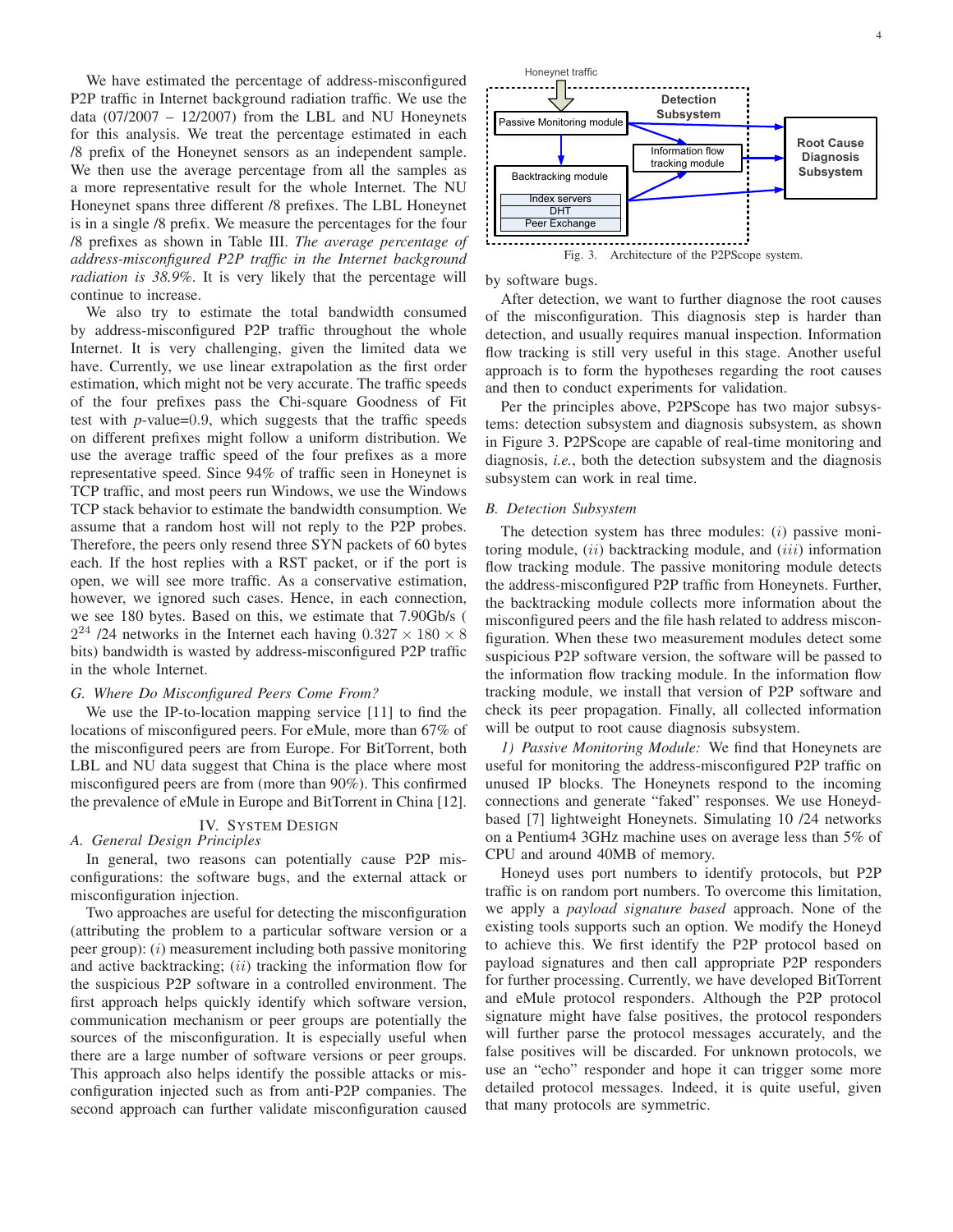*2) Backtracking Module:* To understand how the peers get misconfigured, the backtracking module tracks the peers in realtime. There are several challenges for designing and implementing the backtracking module: (*i*) P2P systems have multiple ways to obtain peers for a file, such as index servers, DHT and peer exchange protocols; (*ii*) some P2P systems, such as BitTorrent, have multiple incompatible implementations for certain protocols; (*iii*) some P2P software and protocols are either closed-source or lack of documentation. We try our best to implement modules for each of these protocols.

We implement lightweight eMule and BitTorrent clients to query multiple index servers simultaneously. For eMule, we gather 185 index servers by searching popular "server.met" files using popular search engines and merge them. For BitTorrent, we pre-compile a list of top 100 trackers (index servers) by (*i*) extracting the tracker information from top 10,000 torrent files downloaded from the Internet, and (*ii*) augmenting the list from various tracker ranking sites and BitTorrent forums. We also implement peer exchange protocols (query more peers from known peers) and DHT for BitTorrent and eMule.

In the backtracking module, for a given file hash, we periodically query the index servers or DHT for the peer lists every three minutes. We have tried a shorter period, but the servers tend to give the same peer list as that in the previous period. Then, for any peer, we use peer exchange protocols to query more peers once. The whole process will stop when the total number of peers remains stable for 30 minutes. We use the same number of threads for server/DHT queries and peer exchange queries.

*3) Information Flow Tracking Module:* Whenever a certain P2P client version is suspicious, we install it in our controlled monitoring environment. In the controlled monitoring environment, by interpreting the protocols (index server, DHT, and peer exchange protocol) used for peer propagation, we monitor the peers in and out. If the software gives out a peer that never comes in, we know the software will cause address misconfiguration.

# *C. Diagnosis Subsystem*

Tracking down the root causes of address misconfiguration is a challenging problem. we have developed the following tools for understanding the root causes: (*i*) Track the information flow within the suspicious P2P software. (*ii*) Trace the Honeynet IP addresses propagated in the P2P systems. (*iii*) Check the routability of the peers returned. (*iv*) Check whether the peers are on the anti-P2P IP lists and analyze their behavior. (*v*) Check the reverse byte order of peer IPs, because it is one of the most frequent mistakes in networked system implementations.

Most of events are caused by BitTorrent and eMule. Thus, our current diagnosis focuses on these two. Still, P2PScope can be easily adopted to other P2P protocols/software.

To understand why the bogus peers can be produced by the suspicious P2P software, we apply the taint check techniques to trace how the bogus peers are produced.

Another useful toolkit is the routablity checking. In [13], Cooke *et al.* discover that 66.8% of all possible IPv4 addresses are unroutable. If we assume that the bogus peers are produced randomly, we would find a reasonably large percent of unroutable bogus peers. If the percentage is small, it implies that bogus peers are not produced randomly. We use the IP to AS mapping services of Routeviews with 50+ BGP feeds to check routability. The percentage of unroutable peers can serve as a low bound of the bogus peers.

Since we suspect the anti-P2P companies, which try to take down the P2P networks, might be related to address misconfiguration, we also check whether the peers belong to the anti-P2P IP list. We compile the anti-P2P IP list from several resources: (*i*) the anti-P2P blacklist software Peer Guardian [14], and (*ii*) various P2P discussion forums. The list might not be fully comprehensive, but it covers all the famous anti-P2P companies we know.

With the above tools, we mainly try to answer the following questions: (*i*) which peers spread misconfiguration? (*ii*) what is the root cause? (*iii*) how is misconfiguration disseminated? (*iv*) what is the percentage of bogus peers in misconfigured P2P networks? (*v*) how badly are individual clients affected by misconfigurations?

## V. DETECTION & DIAGNOSIS RESULTS

We have deployed P2PScope in the NU Honeynet for realtime monitoring and diagnosis since August 2007.

We first study the general characteristics that are related to the root causes of all the P2P systems. Then we focus on two case studies for eMule and BitTorrent, which generate most of the address-misconfigured P2P traffic.

#### *A. Data Plane Traffic Radiation*

Usually, there are a number of different protocol messages involved in a P2P file sharing network. Address misconfiguration in all the six P2P systems that we explored has a common feature: the traffic is caused by file downloading requests, *i.e.*, data plane traffic. Different P2P systems use different ways of communication for exchanging control plane information (*e.g.*, Index Server, Peer Exchange Protocol and DHT), but all have the same problem of giving bogus IP addresses to peers. These bogus IP addresses propagate quickly in P2P systems and cause large amount of address-misconfigured P2P traffic.

#### *B. eMule Misconfiguration Diagnosis*

*1) Which Peers Spread Misconfiguration:* Hypothetically, the misconfigured peers that target the Honeynets might include anti-P2P peers, the peers from anti-P2P companies that are hired to prevent Internet piracy. However, among 1,771,296 misconfigured peers we observed, 99.90% of peers are normal peers. Therefore, we conclude that *normal peers are mainly involved in the address misconfiguration of eMule.*

In addition, the files involved in an eMule event are quite diverse. The median of number of files involved in an event is 28. This indicates that the address misconfiguration in eMule is not caused by any specific file shared in the eMule network.

*2) What Is the Root Cause:* When analyzing the network level behavior of the eMule misconfiguration, we notice that the IP addresses formed by reversing the byte order of the targets were mostly alive. With the real-time P2PScope system, we have done two experiments to verify that it is indeed a byte ordering problem, and finally we have confirmed the hypothesis by locating the bug in source code.

More details of the experiments are in our technique report [15]. In the first experiment, we test 13 targeted destination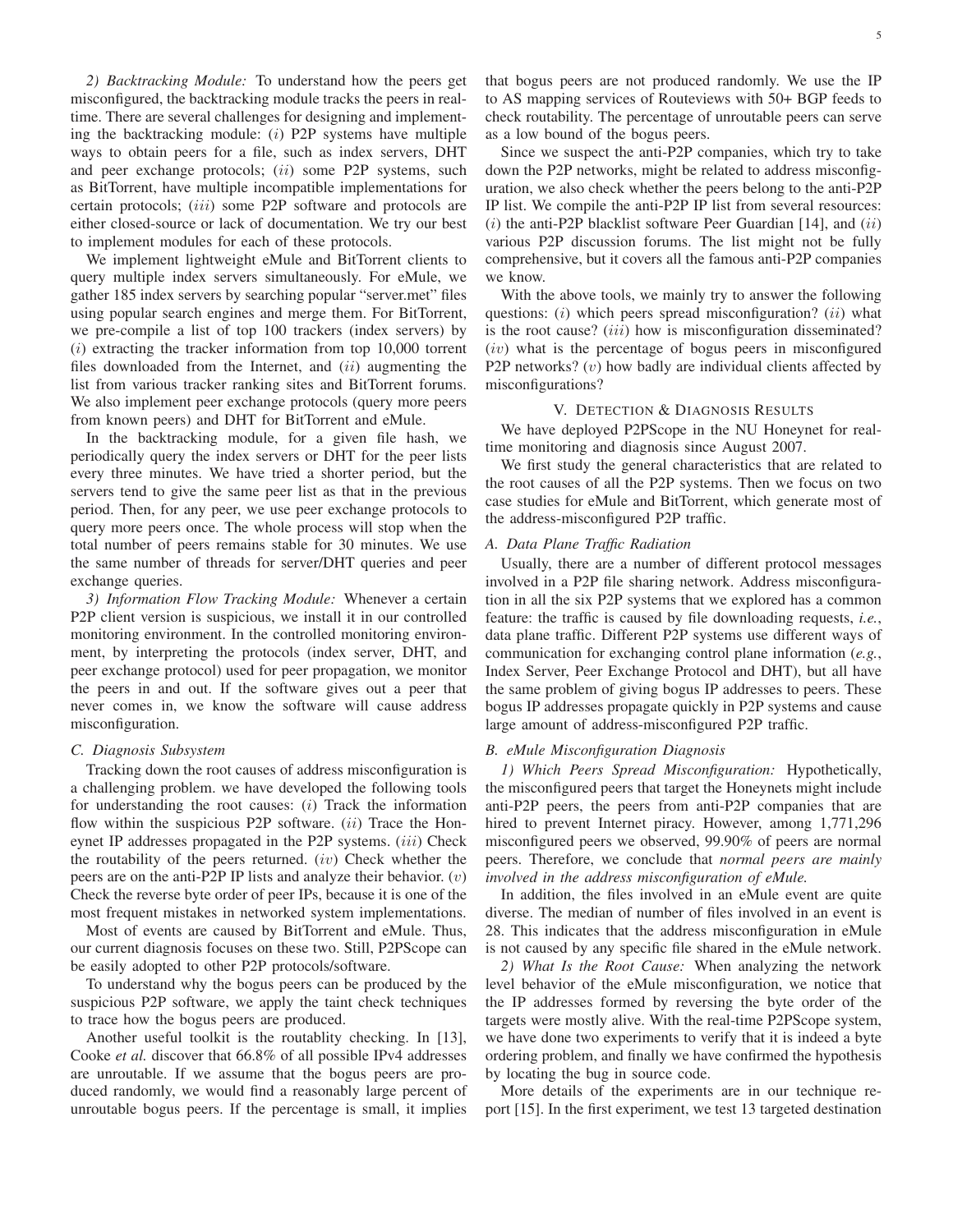

Fig. 4. The peer distribution of eMule from active backtracking. "Unroutable" refers to those peers that are unroutable; "eMule" refers to those peers that are running eMule which is verified by probing them with eMule protocol; and "others" are all the remaining routable peers. "Reverse" means we study its reverse IP.

in real-time, and have observed that 61% of reverse IPs are indeed running eMule with the same port number of the targets. In the second experiment, we check whether the reverse IP addresses of unroutable peers observed in the peer list of a file hash run eMule. We aggregate the result of 100 file hashes found in real-time. As shown in Figure 4, 10.3% of backtracked peer IPs are unroutable. Among them, we observe 69.6% whose reverse IPs run eMule. This, again, is another strong evidence in favor of the byte ordering hypothesis.

We further locate the bug in the source code of aMule, a popular eMule alternative. EMule has a complex client ID to IP mapping system called HybridID. For High ID peers, if a peer is from index servers, its client ID is its IP in network byte order. On the other hand, if the peer is from KAD (eMule Kademlia DHT), the client ID is its IP in little-endian. Therefore, when packing source exchange messages, the client has to check where the peer is from and then change the byte order when necessary. However, in aMule with versions before 2.1.0, this problem has been ignored; thus it causes the byte order bug. This example shows that the byte ordering problem sounds simple but it can sometimes get really complex. Due to the complexity of the HybridID system, it is highly likely that other eMule alternatives might have similar bugs.

*3) How Is the Misconfiguration Disseminated:* EMule offers three ways to obtain peers for a file hash: index servers, eMule source exchange protocol, and eMule Kademlia DHT. We would like to know which one disseminates the misconfiguration. Since we have not observed any misconfigured DHT traffic, we believe the DHT does not have the byte ordering problem. To attribute the problem to index servers or the source exchange protocol, we have queried 100 file hashes and got a total of 37,079 unique peers. We find that 10.7% of the peers from source exchange have Honeynet IPs in their neighbor list, but the index servers never return Honeynet IPs. We have also done a routability check. 12.8% of peers returned by source exchange protocol are unroutable; none of the peers returned by index servers is unroutable. Also, there are 15.7% of peers from source exchange whose reverse IPs run eMule; none of peer returned by index servers has such behavior. Therefore, it is *not* an index server but the source exchange protocol which is used for disseminating the misconfiguration.

*4) What Is the Percentage of Bogus Peers in the Misconfigured P2P Networks:* We try to estimate the percentage of peers (from the source exchange protocol) that have the byte ordering problem. This is challenging because there are certain cases in which we cannot determine whether they have a byte ordering problem. Instead, we estimate its lower and upper bound and make the bounds as tight as possible.

As show in Figure 4, if a peer is not running eMule but its reverse IP is, we believe it definitely has a byte ordering problem. Such peers are 12.7% of total peers (*Unroutable*→*ReverseeMule* and *Others*→*Reverse-eMule*).

if a peer is unroutable, but its reverse IP is not, we believe it is likely to have a byte ordering problem. 10.0% of total peers have such a property. We also know *Others*→*ReverseeMule* peers are caused by byte ordering problem, and the *Others*→*Reverse-others* is possibly caused by byte ordering problem. Therefore, the upper bound is  $10.0\% + 5.6\% + 9.4\% =$ 25*.*0% of peers.

*5) How Badly Are Individual Clients Affected by Misconfigurations:* Similarly, based on the measurement of peers' neighbor lists, we estimate, the average of the bogus neighbor percentage of a peer is in the range of [7.4%, 22.8%]. More details are in our technique report [15]. Among all the peers, 6.3% of peers are heavily influenced by misconfiguration. For these clients, more than 80% of peers in their neighbor lists are unroutable.

#### *C. BitTorrent Misconfiguration Diagnosis*

*1) Which Peers Spread Misconfiguration:* When analyzing the historical events discussed in Section III-C, we have found two groups of BitTorrent events with exclusive distinct network-level characteristics.

For one group of events, the incoming sources are mainly from a small number of /24 networks that belong to co-location server farm providers, such as XEEX. Through further study, we find these IP blocks belong to anti-P2P companies, such as Media Defender, MediaSentry corp., Net Sentry *etc.*Therefore, we know this group of events is anti-P2P related.

Furthermore, for all the events, we calculate the ratio of anti-P2P peers to the total peers based on the anti-P2P IP list. All events are at one of the two extremes; an event mostly consists of either normal peers or anti-P2P peers. No event is a mixture of both. Figure 5 shows the percentage of anti-P2P peers in each event from the NU Honeynet. The x-axis is event ID. The results from LBL Honeynet are similar. The events dominated by anti-P2P peers surprise us, since they show that *the anti-P2P companies themselves somehow get misconfigured solely*.

We call anti-P2P peer dominated events *anti-P2P peer events* and normal peer dominated *normal peer events*. We have observed anti-P2P peer events in different locations (in both LBL and NU datasets). This suggests the prevalent nature of misconfigured anti-P2P systems. Moreover, we have seen most (6 out of 7) of the well known anti-P2P companies in our Honeynet.

As shown in Table IV, we compare the properties of these two types of events and discover that their characteristics are indeed different. Peers from anti-P2P peer events all use Azureus. We conjecture that anti-P2P companies modify Azureus and add their functionalities, because Azureus is a popular opensource BitTorrent client with a nice plug-in architecture. On the other hand, peers from normal peer events run on a diverse set of clients. In addition, the peers in anti-P2P peer events are highly coordinated. They start contacting the Honeynet IPs in almost the same time. They also depart in the same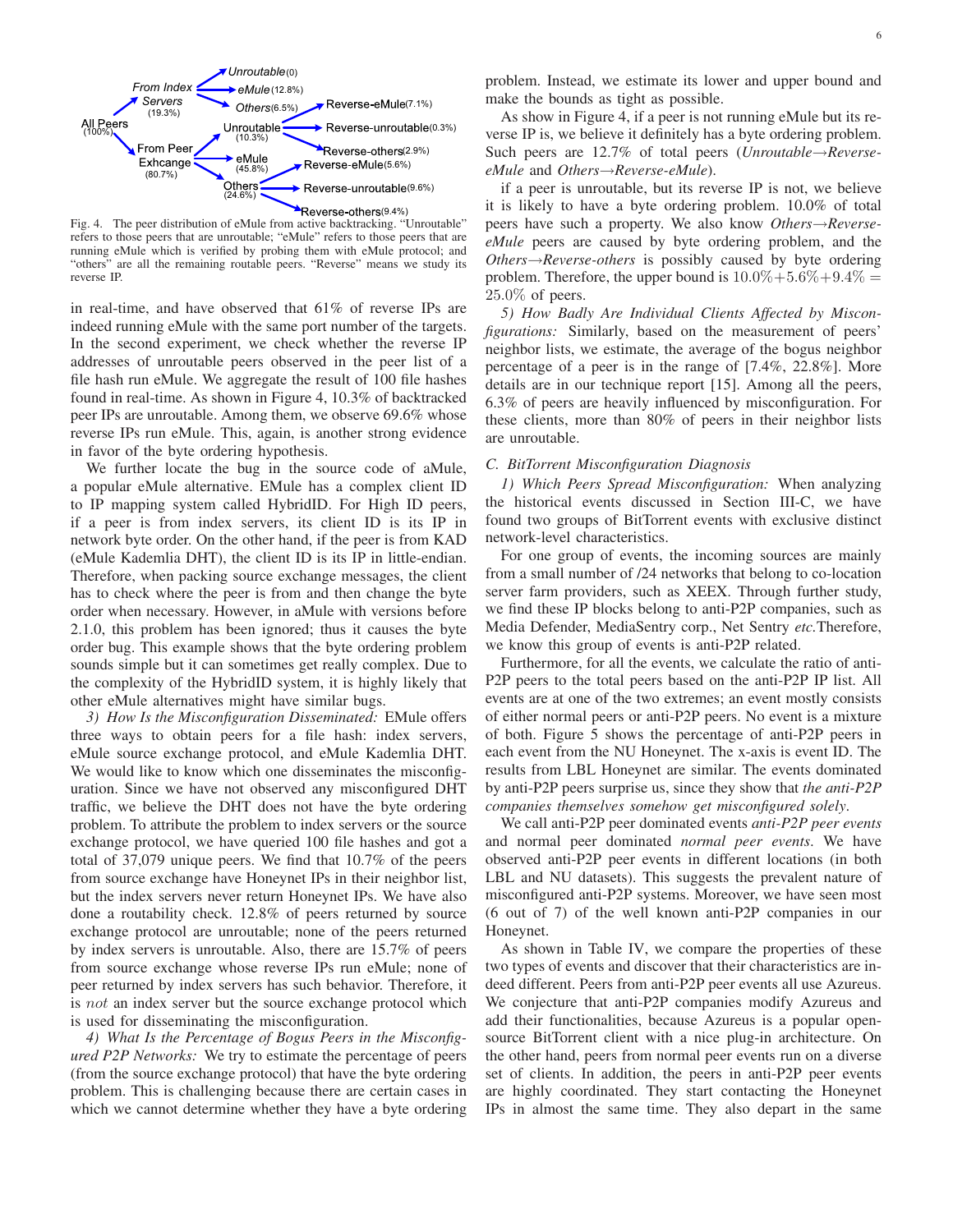|                    | Anti-P2P peer events                 |
|--------------------|--------------------------------------|
|                    | 75-NU, 39-LBL                        |
| 90% - UTorrent     | $100\%$ - Azureus                    |
| 10% -Others        |                                      |
| 57% - Bit Spirit,  | $100\%$ - Azureus                    |
| 31% - BitComet     |                                      |
| 12% -Others        |                                      |
| Variable lengths   | Similar lengths                      |
| <b>Diverse</b>     | Latest music/movies                  |
| 25                 | 400                                  |
| Little coordinated | Highly coordinated                   |
| Gradually          | All together                         |
| $106.1$ hours      | 4.5 hours                            |
|                    |                                      |
|                    | Normal peer events<br>136-NU, 36-LBL |

TABLE IV COMPARISON BETWEEN NORMAL PEERS EVENTS AND ANTI-P2P PEER EVENTS.

time. By contrast, the peers in normal peer events arrive and depart gradually. The messages sent in anti-P2P peer events are almost same. They have a similar message length and even a similar bitmap that annotates the content availability distribution. To some extent, the group of anti-P2P peers is like a clone army with identical soldiers. Moreover, the peers in anti-P2P peer events are from a small number of networks. The metric source correlation measures the degree to which the sources of different events are overlapped. 97% of pairs of anti-P2P peer events share more than 25% of sources. However, the normal peer events are little coordinated.

*2) How to Detect Anti-P2P Peers:* Besides using the anti-P2P IP list collected online, we design two behavioral anti-P2P peer detection approaches: one is based on Honeynets/Honeyfarms, and the other can be applied by any single client.

*Approach I* has the following two steps: (*i*) detect anti-P2P peer events; and (*ii*) in the anti-P2P events, detect the anti-P2P IP subnets that contain the anti-P2P peers. To separate anti-P2P peer events from normal peer events, a good indicator is the ratio of the number of unique /24 subnets vs. the number of unique IP addresses. We call it the *U* metric. We use  $U = 0.5$  as the threshold. When  $U > 0.5$ , we consider the event as a normal peer event, and otherwise an anti-P2P peer event. Figure 6 shows the U metric distribution in NU BitTorrent events. It indicates that the *U* metric is not sensitive to the threshold. We also test  $U = 0.5$  on the LBL dataset and obtain the exactly same result as we use the anti-P2P IP list. Then, in a detected anti-P2P event, we treat any /24 subnets with more than five unique IPs observed as the IP blocks from anti-P2P companies. We evaluate the 18 subnets we detected. They are either in the anti-P2P IP list or they belong to server farm providers such as XEEX. We believe they are all anti-P2P subnets.

*Approach II* can be used to detect anti-P2P peers by any single client. Anti-P2P peers want to maximize their damage. We conjecture that they might reply to any file hash including non-existing ones. We find this indeed the case as shown in Section V-C3. We leverage such behavior to detect anti-P2P peers. When a client wants to check a peer, the client can just send a peer exchange message with a fake file hash generated randomly. The chance that a randomly generated 160bit file hash exists is almost zero. If the peer claims that it has the fake file hash, we know it is an anti-P2P peer. This detection will not have any false positives, since normal peers will not



Fig. 5. Percentage distribution of anti-P2P peers in NU BitTorrent events. The distribution of U metric in NU BitTorrent events

respond to any non-existing file hash. By using this approach, just from the neighbor lists of misconfigured peers, we have successfully detected more than 100 anti-P2P peers that are not in the anti-P2P IP list we have.

*3) What Is the Root Cause:* We have not captured any realtime anti-P2P peer events. Thus, we cannot diagnose their root causes. In this section and later, we mainly focus on the normal peer events. Normal peer events can still be caused by anti-P2P peers as we discuss the next.

*Root Cause I: anti-P2P companies deliberately inject bogus peers in the P2P systems.* Our P2PScope system tracks the misconfigured peers in real-time. Using the approach II developed in the previous section, we detect more than 100 anti-P2P peers that are not in the anti-P2P IP list. These anti-P2P peers have more than 50% unroutable IPs in their neighbor lists. All of these anti-P2P hosts come from the same server farm 72.172.90/24, which is an IP block owned by an anti-P2P company called Artistdirect. Through further analysis on the server farm, we discover that each of these IPs runs 100's of BitTorrent clients simultaneously. The IPs also support VMWare authentication protocol. We conjecture the anti-P2P company uses VMware based virtual machines to run multiple BitTorrent clients. All of the clients run a version of Azureus 2500. Moreover, as detected by approach II, these anti-P2P clients respond to any arbitrary file hash. Artistdirect might have modified the Azureus client for their purpose.

We have checked the neighbor lists returned by these anti-P2P IPs. Most returned peers are bogus peers. Among the peers, 56.7% are unroutable, 1.8% of them are from the same serverfarm, and we could not connect to any of the remaining 41.5% of the peers. We suspect anti-P2P companies want to slow down the downloading process by supplying bogus peers randomly.

The *anti-P2P related normal peers* are the normal peers that query the file hashes anti-P2P peers are interested in. Most of these peers  $(> 90\%)$  are within two hops to anti-P2P peers. The anti-P2P related normal peers are 19.7% of the total misconfigured peers and are responsible for 20.7% of the probes send to the Honeynet. Therefore, *the anti-P2P companies are responsible for 1/5 of the traffic observed*. Since it is impossible to identify all the anti-P2P peers, this estimation is quite conservative.

*Root Cause II: the byte order problem of KTorrent clients.* We further backtrack the file hashes requested by the misconfigured peers. We find a large portion of unroutable peers that we get are supplied by the KTorrent peers. Therefore, we believe KTorrent is suspicious. We also study UTorrent and Azureus, since they are the most popular clients. We set up a controlled BitTorrent farm on three machines, and each runs one of the three clients with default configuration. We test top seven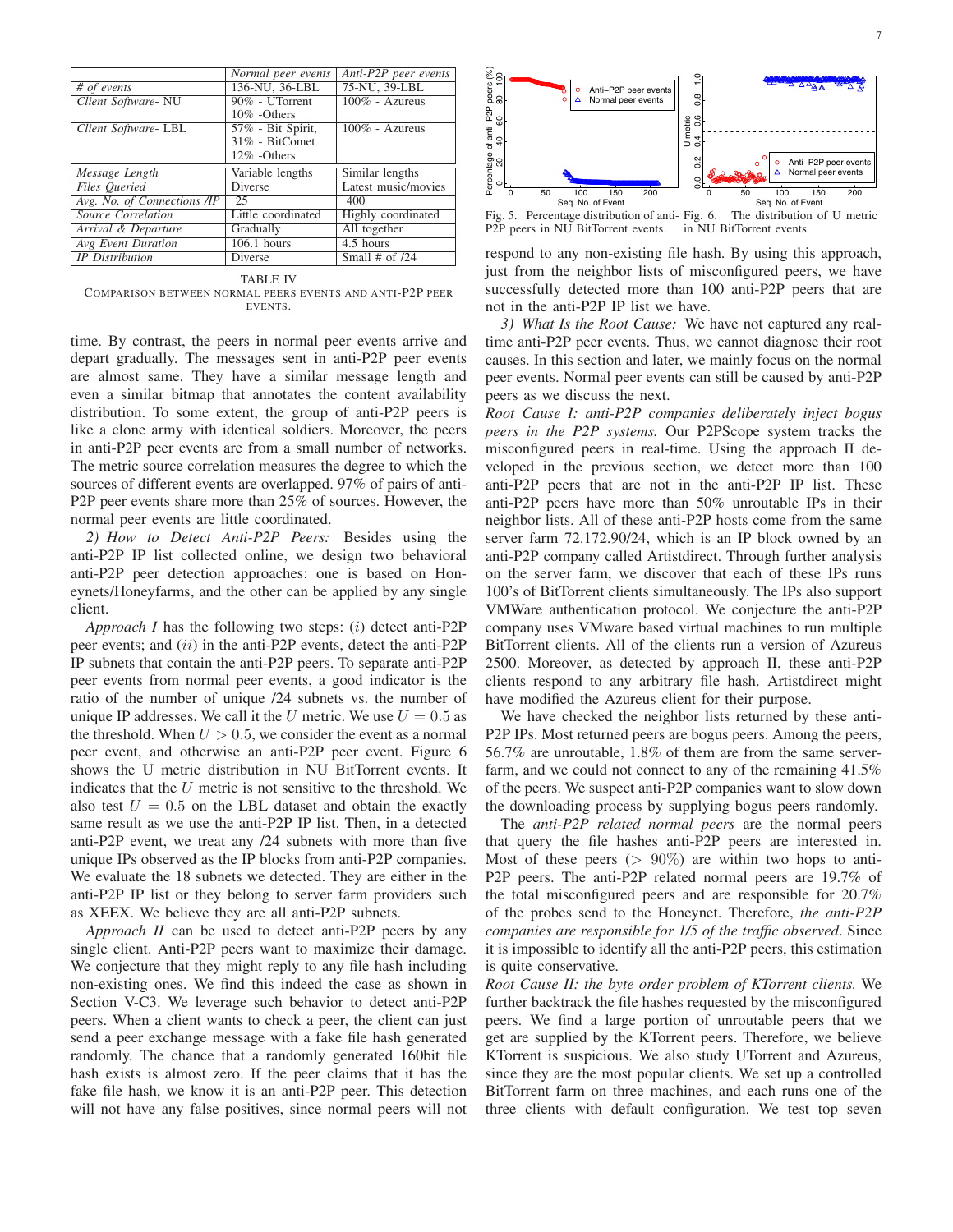```
void UTPex::encode(...) // UTPEX.CPP
{ ... 
      // Use KDE API to get an IP in Network Byte Order. 
        // WriteUint32 swap the byte order again!!!
       WriteUint32(buf,size,addr.ipAddress().IPv4Addr()); 
 … 
} 
void WriteUint32(Uint8* buf,Uint32 off,Uint32 val) //FUNCTIONS.CPP
{ 
       // swap the byte order 
       buf[off + 0] = (Uint8) ((val & 0xFF000000) >> 24); 
        buf[off + 1] = (Uint8) ((val & 0x00FF0000) >> 16); 
        buf[off + 2] = (Uint8) ((val & 0x0000FF00) >> 8); 
        buf[off + 3] = (Uint8) (val & 0x000000FF); 
} 
        Fig. 7. Code Snippet of KTorrent Byte Order Bug
```
torrent files seen in Honeynets.

We classify the peers seen by our clients into two types: (*i*) *incoming peers*—peers that come to the clients through trackers (index servers in BitTorrent terminology), Peer Exchange (PEX) messages, DHT, and the sources of incoming connections; (*ii*) *outgoing peers*—peers that are sent out by the clients through PEX messages and DHT. *outgoing - incoming* peers are the peers that go out from the client but never come in. Those peers are the bogus peers created by the client itself. In Table V, we have shown the statistics of three clients. Among all outgoing KTorrent peers, 56% of them are bogus. Thus, it shows that KTorrent is one of the sources of misconfiguration.

| Number of IPs           | Azureus          | <b>UTorrent</b>  | <b>KTorrent</b> |  |
|-------------------------|------------------|------------------|-----------------|--|
| <b>Total</b>            | 9226             | 41265            | 5933            |  |
| Outgoing                | 1067             | 8921             | 1161            |  |
| Outgoing - Incoming     | $\left( \right)$ | $\left( \right)$ | 849             |  |
| <i>Unroutable</i>       | $152(1.6\%)$     | 1051(2.57%)      | 753(12.6%)      |  |
| $(Outgoing - Incoming)$ | $\Omega$         | $\Omega$         | 478             |  |
| and Unroutable          |                  |                  |                 |  |
| TABLE V                 |                  |                  |                 |  |

PEX IP PROPAGATION STATISTICS OF DIFFERENT BITTORRENT CLIENT.

After that, we study the source code of KTorrent and pinpoint the exact bug. The problem is also a byte ordering problem. In Figure 7, we show the code snippet related to this bug. The UTorrent PEX protocol requires the IP addresses in peer exchange messages to be in network byte order. When KTorrent sends out the peer exchange messages, in its *encode* function, it reverses the byte order twice, so that finally IP addresses become host byte order again. *addr.ipAddress().IPv4Addr()* is a KDE library method that returns IP addresses in network byte order. However, in *WriteUint32* function implemented by KTorrent, it reverses the byte order again, and thus causes the problem. To our knowledge, we have not found anyone else reports this bug.

*4) How Is the Misconfiguration Disseminated:* Similar to the eMule study, we find that BitTorrent DHT is unlikely to spread or to generate misconfigurations.

Unlike eMule, BitTorrent has several incompatible peer exchange protocols proposed by popular BitTorrent clients, such as uTorrent, Azureus and BitComet. UTorrent PEX protocol is the most popular one. Most other clients including Azureus support this protocol. Azureus and BitComet also have their own peer exchange protocols. The question is whether the misconfigurations are propagated through trackers or PEX protocols? And if the latter, through which PEX protocol?

Similar to the case study of eMule, we study which protocols can return honeynet IPs. The result shows that only uTorrent PEX protocol returns the honeynet IPs. Moreover, all misconfigured peers observed from Honeynets are uTorrent PEX compatible clients, and most of them are actually uTorrent. See [15] for more details.

To understand which uTorrent PEX compatible clients propagate the misconfigurations, we study the behavior of different clients. We mainly study, when a client obtains peers from uTorrent PEX protocol, how it checks the availability of the peers before it further propagates the peers. We classify the behavior into three categories: (*i*) no checking, (*ii*) requiring peers to respond SYN-ACK (only active port and not running BitTorrent), and (*iii*) requiring peers respond to BT-HANDSHAKE messages. KTorrent propagates anything that comes to it without even checking for an open port. UTorrent propagates anything that has an open port. Azureus only propagates peers that are active BitTorrent clients. Therefore, KTorrent will fully propagate the bogus peers. UTorrent will propagate the bogus peers if they happen to have the port open. Azureus usually will not propagate any bogus peers. To reduce the bogus peers, we believe all the clients should have strict checking like Azureus. In this way, the address-misconfigured P2P traffic can be greatly reduced.

*5) What Is the Percentage of Bogus Peers in the Misconfigured P2P Networks:* We check 9,000 backtracked peers, we find 0.14% are unroutable and 35% of them cannot be connected. Therefore the percentage of bogus peers is within [0.14%, 35%].

*6) How Badly Are Individual Clients Affected by Misconfigurations:* Similar to eMule study, we observe 9,834 misconfigured peers from Honeynets. We measure how many bogus peers are in their neighbor lists. We find the average percentage is within [0.053%, 32%].

#### *D. Validation with External Misconfiguration Events*

Through the validation with the misconfiguration events observed without using Honeynets, we believe our findings are representative. We study 15 popular files; the result suggests that the bounds of bogus peer percentage are similar as we report before. See [15] for more details.

We also study whether the misconfigured P2P traffic (in particular, by normal peers) is different than normal P2P traffic in terms of the network level characteristics. We find they are almost identical. Hence, filtering based on network-level characteristics is not applicable. See [15] for more details.

## VI. RELATED WORK

**Misconfiguration studies:** Misconfiguration is widely spread across different network systems on the Internet. Labovitz *et al.* studied wide area backbone failures and concluded that misconfiguration could be responsible for 12% of the incidents [16]. There has also been much recent work that considers the various instabilities and misconfiguration in BGP [17]. A study of firewall misconfiguration [18] by Cuppens *et al.* shows that the existence of errors is likely to degrade the network security policy. However, we find little literature on the study of P2P misconfiguration.

**P2P measurement:** Most existing measurement studies of P2P networks are based on the measurement of the *normal* P2P traffic [19], [20]. On the other hand, we measure the